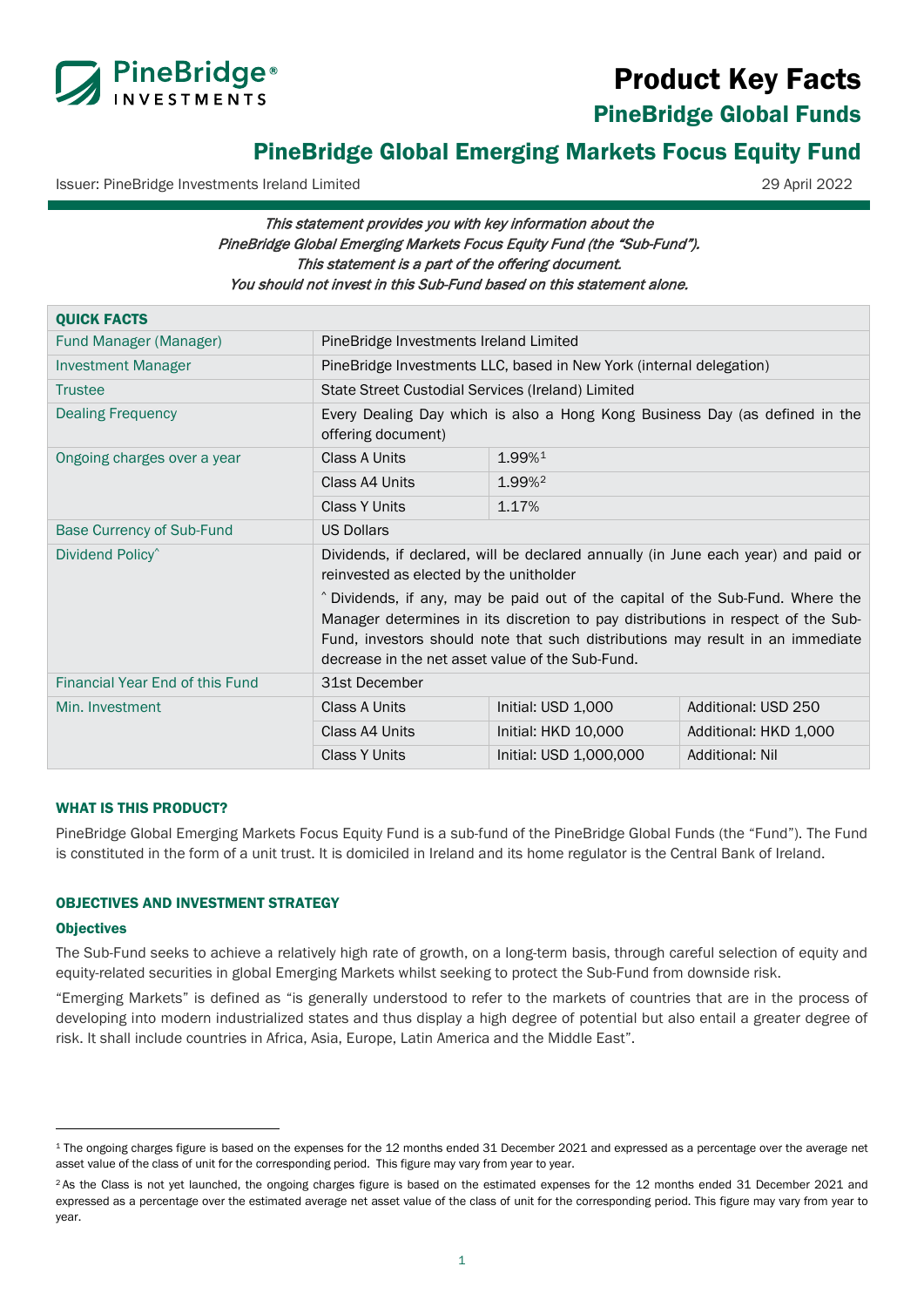#### **Strategy**

The Sub-Fund is an actively managed fund. The Sub-Fund will invest not less than two-thirds of the Sub-Fund's total assets in transferable securities of issuers domiciled in or exercising the predominant part of their economic activities in global Emerging Markets. The Sub-Fund may use financial derivative instruments ("FDIs") including, but not limited to futures, options, swaps, forwards, and warrants for efficient portfolio management (including hedging) purposes only. The Sub-Fund will not use FDIs extensively for any purpose. The Sub-Fund may invest less than 30% of its net asset value in certain eligible China-A Shares via the Shanghai-Hong Kong Stock Connect and Shenzhen-Hong Kong Stock Connect, and/or the Qualified Foreign Investor ("QFI") scheme. The Sub-Fund has no restrictions as to the proportion of assets allocated to companies of any particular market capitalisation and may invest across a range of economic sectors and industries.

#### USE OF DERIVATIVES

The Sub-Fund's net derivative exposure may be up to 50% of its net asset value.

#### WHAT ARE THE KEY RISKS?

#### Investment involves risks. Please refer to the offering document for details including the risk factors.

#### Equity Investing Risks

- The value of equity and equity-related securities will be affected by economic, political, market, and issuer-specific changes, regardless of company specific performance. Different industries, financial markets, and securities can react differently to these changes.
- The risk that one or more companies in a portfolio will fall, or fail to rise, can adversely affect the overall portfolio performance in any given period.

#### Emerging Markets Risks

- Investment in securities of companies or in certain securities markets considered as "emerging" or "developing" countries or markets involves a relatively higher degree of risk and may be considered speculative due to the absence of, amongst other things, developed legal structures governing private or foreign investments and private property, internationally comparable accounting, auditing and reporting standard and level of information transparency, significant adverse economic developments including substantial depreciation in currency exchange rates or unstable currency fluctuations.
- The size and volume of trading of securities markets of "emerging" or "developing" market issuers are currently small and low or non-existent, which might result in price volatility and lack of liquidity.
- Investments in "emerging" or "developing" markets entail increased risks and special considerations not typically associated with investment in more developed markets which include the possibility of political or social instability, adverse changes in investment or exchange control regulations, expropriation and withholding of dividends at source, liquidity risks, currency risks, taxation risks, settlement risks, custody risks and the likelihood of a high degree of volatility.

#### Liquidity Risk

- Liquidity risk is defined as the risk that the Sub-Fund could not meet requests to redeem units issued by the Sub-Fund without significant dilution of remaining investors' interests in the Sub-Fund.
- From time to time, the investments or holdings of the Sub-Fund may face limited or reduced liquidity on the market, caused by decreased trading volume, increased price volatility, concentrated trading size, limitations on the ability to transfer or liquidate positions, and changes in industry or government regulations.

#### Currency Risk – Base Currency

• Securities may be denominated in currencies different from the Sub-Fund's Base Currency and there is a risk that changes in exchange rates and exchange control regulations may cause the value of the assets expressed in the Base Currency to rise or fall and the net asset value of the Sub-Fund may be affected unfavourably by such fluctuations and by changes in exchange rate controls.

#### Financial Derivative Instruments Risk

• The leverage effect embedded in derivatives may result in substantial losses including and up to the total value of the assets of the Sub-Fund and the prices of derivatives can be highly volatile. The use of FDIs may expose the Sub-Fund to various types of risk, including but not limited to, counterparty, liquidity, correlation, credit, volatility, valuation and settlement risks which can have an adverse effect on the net asset value of the Sub-Fund.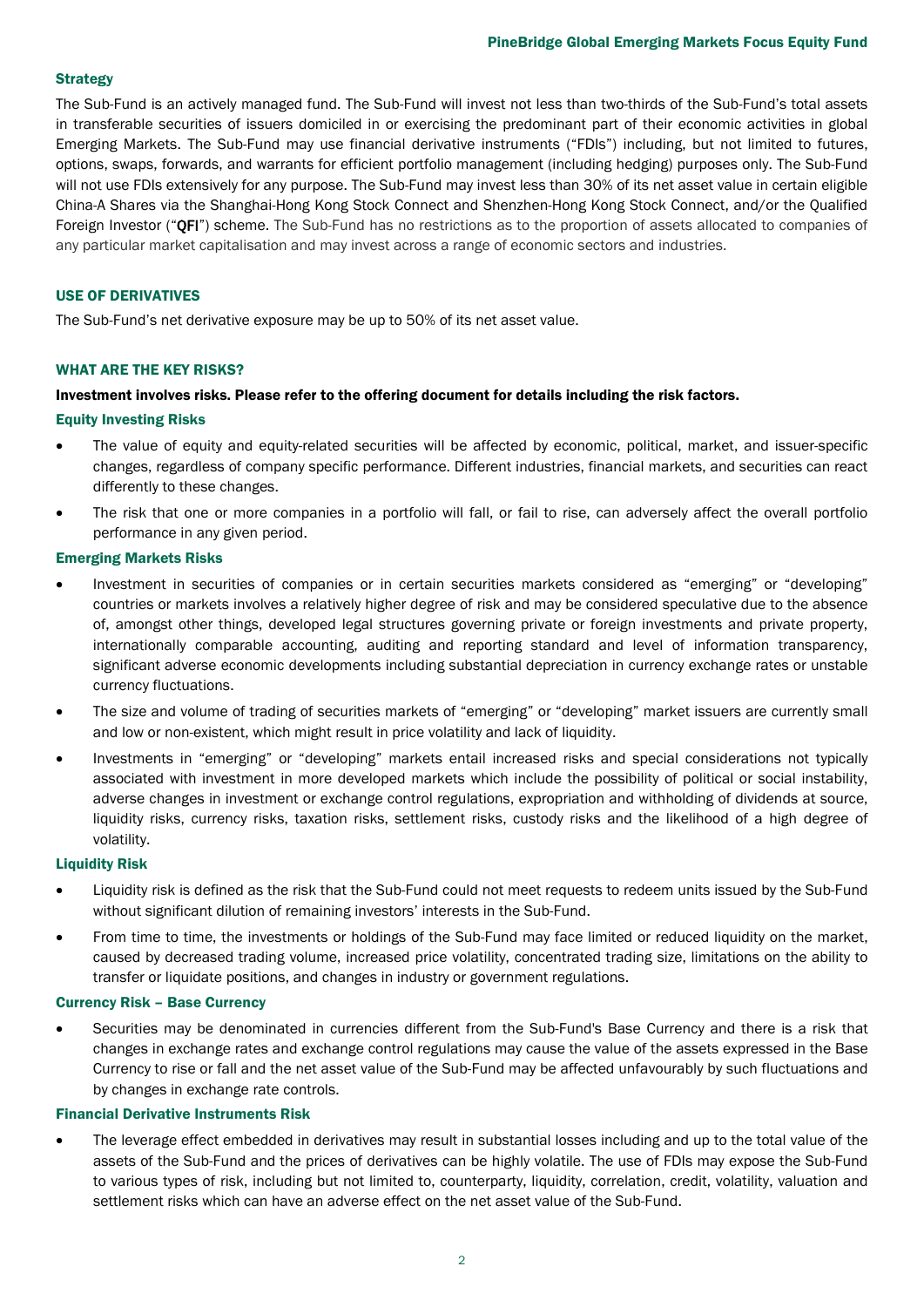#### Investment Loss Risk

- The instruments invested by the Sub-Fund may fall in value and therefore your investment in the Sub-Fund may suffer losses.
- The value of the Sub-Fund may be adversely affected by developments in political, economical and social conditions and policies of the markets in which it invests which may result in losses to your investment.

#### Risks relating to China

- There are significant risks inherent in investment in China including, but not limited to, the Chinese market risk, investment in RMB risk, quota limitations, Stock Connect risks and suspension risk.
- The relevant rules and regulations on Shanghai-Hong Kong Stock Connect and Shenzhen-Hong Kong Stock Connect are subject to change which may have potential retrospective effect. Stock Connect Risks also include quota limitations. Where a suspension in the trading through the programme is effected, the Sub-Fund's ability to invest in China A-shares or access the PRC market through the programme will be adversely affected. In such event, the Sub-Fund's ability to achieve its investment objective could be negatively affected.
- When investing in eligible China A shares through the Shenzhen-Hong Kong Stock Connect, the Sub-Fund may also be subject to risks associated with the ChiNext market such as higher fluctuation on stock prices, over-valuation risk, differences in regulations and delisting risk. Investments in the ChiNext market may result in significant losses for the Sub-Fund and their investors.

#### Risks associated with QFI Scheme

- The Sub-Fund's ability to make the relevant investments or to fully implement or pursue its investment objective and strategy is subject to the applicable laws, rules and regulations (including restrictions on investments and repatriation of principal and profits) in the PRC, which are subject to change and such change may have potential retrospective effect.
- The Sub-Fund may suffer substantial losses if the approval of the QFI status is being revoked/terminated or otherwise invalidated as the Sub-Fund may be prohibited from trading of relevant securities and repatriation of the fund's monies, or if any of the key operators or parties (including qualified investor custodian/brokers) is insolvent/in default and/or is disqualified from performing its obligations (including execution or settlement of any transaction or transfer of monies or securities).

#### Risk associated with Distribution Out of / Effectively Out of the Sub-Fund's Capital (also known as Capital Growth Risk)

- Dividends, in any, may be paid out of the capital of the Sub-Fund. Where the Manager determines in its discretion to pay distributions in respect of the Sub-Fund, investors should note that such distributions amount to a return or withdrawal of part of an investor's original investment or from any capital gains attributable to that original investment.
- Such distributions may result in an immediate decrease in the net asset value of the Sub-Fund.

#### Concentration Risk

The Sub-Fund may invest in specific industry sectors / instruments compared to more diversified funds or it may focus its investments and hold relatively large positions in, among other things, particular industries, countries, sectors, currencies or issuers. This may occur directly as a result of portfolio management decisions, or indirectly as a result of security price changes. Where this happens, the Sub-Fund may have a greater level of sensitivity to those industries, sectors, countries, currencies or issuers and the events, developments or issues that affect their prices. This may result in significant losses for the Sub-Fund, may increase the volatility of the value of the Sub-Fund, and may also limit the liquidity of certain securities within the Sub-Fund.

#### Counterparty Risk

• A Sub-Fund may have credit exposure to its trading parties and may also bear the risk of settlement default. In addition, misrepresentation or omission on the part of counterparty may adversely affect the valuation of the collateral underlying an investment.

#### Counterparty Risk – Depositary

• There are risks involved in dealing with the Trustee, sub-custodians or brokers who hold the Sub-Fund's investments or settle the Sub-Fund's trades. The assets of the Fund are entrusted to the Trustee for safekeeping and there is no guarantee they will successfully do so and it does not exclude the risk of non-restitution in the case of bankruptcy or insolvency of the Trustee. Investors are therefore exposed to the risk of the Trustee not being able to fully meet its obligation to restitute all of the assets of the Sub-Fund in the case of bankruptcy or insolvency of the Trustee. In addition, the Sub-Fund's cash held with the Trustee may not be segregated from the Trustee's own cash/cash under custody for other clients of the Trustee and the Sub-Fund may therefore rank as an unsecured creditor in the case of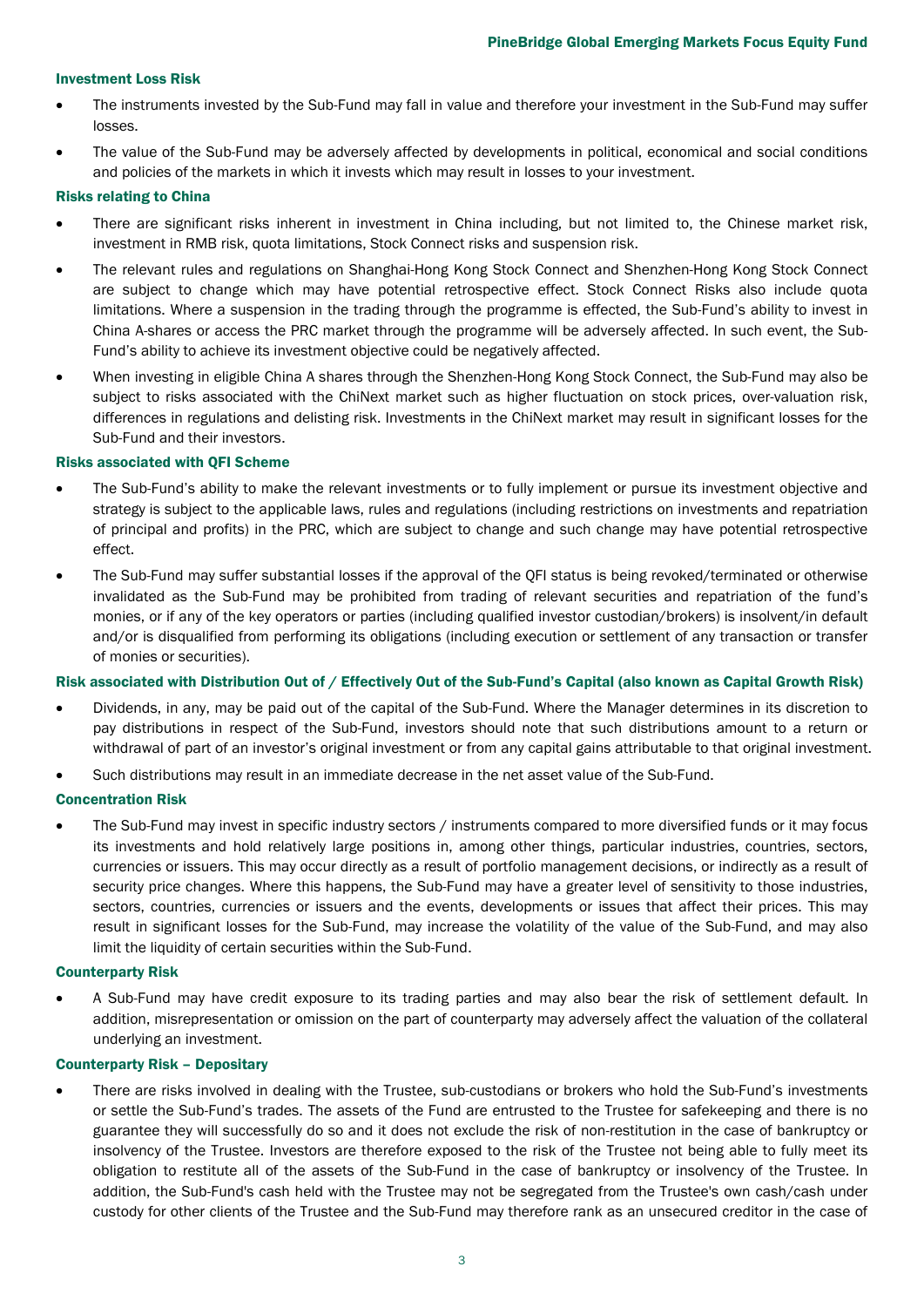bankruptcy or insolvency of the Trustee. The Trustee may not keep all the assets of the Fund itself but may use a network of sub-custodians which are not always part of the same group of companies as the Trustee.

• Investors may be exposed to the risk of bankruptcy of the sub-custodians in circumstances where the Trustee may have no liability.

#### ESG Risks

• The Sub-Fund is subject to environmental, social or governance ("ESG") related risks and sustainability risk. Sustainability risk is an ESG event or condition that, if it occurs, could cause an actual or a potential material negative impact on the value of the investment. Third party data may be used to determine ESG factors and are based on backward-looking analysis, and the data may be limited and subject to change. The categorisation of the Sub-Fund under the Regulation (European Union) 2019/2088 of the European Parliament and of the Council of 27 November 2019 on sustainability-related disclosures in the financial services sector may be affected by regulatory change or new technical standards/guidance coming into effect.



### HOW HAS THE SUB-FUND PERFORMED?

- Past performance information is not indicative of future performance. Investors may not get back the full amount invested.
- The computation basis of the performance is based on the calendar year end, NAV-To-NAV, with dividend reinvested.
- These figures show by how much the unit class increased or decreased in value during the calendar year being shown. Performance data has been calculated in USD, including ongoing charges and excluding subscription fee and redemption fee you might have to pay.
- Class A is an active unit class available for Hong Kong retail investors. It has been chosen to be the representative unit class for disclosure of past performance information in this statement.
- The benchmark of the Sub-Fund is MSCI Emerging Markets Daily Total Return Net Index. It is a free float-adjusted market capitalisation index that is designed to measure equity market performance in global Emerging Markets.
- The Sub-Fund seeks to deliver excess returns over the Sub-Fund's benchmark. The holdings may or may not be components of the benchmark and the Investment Manager has discretion to deviate entirely from the benchmark securities, weightings and risk characteristics. The degree to which the Sub-Fund resembles the composition and risk characteristics of the benchmark is not a specifically targeted outcome and could vary over time, and the Sub-Fund's performance may be meaningfully different from the Sub-Fund's benchmark.
- Sub-Fund launch date: 7 January 1999
- Class A launch date: 1 September 2005

#### IS THERE ANY GUARANTEE?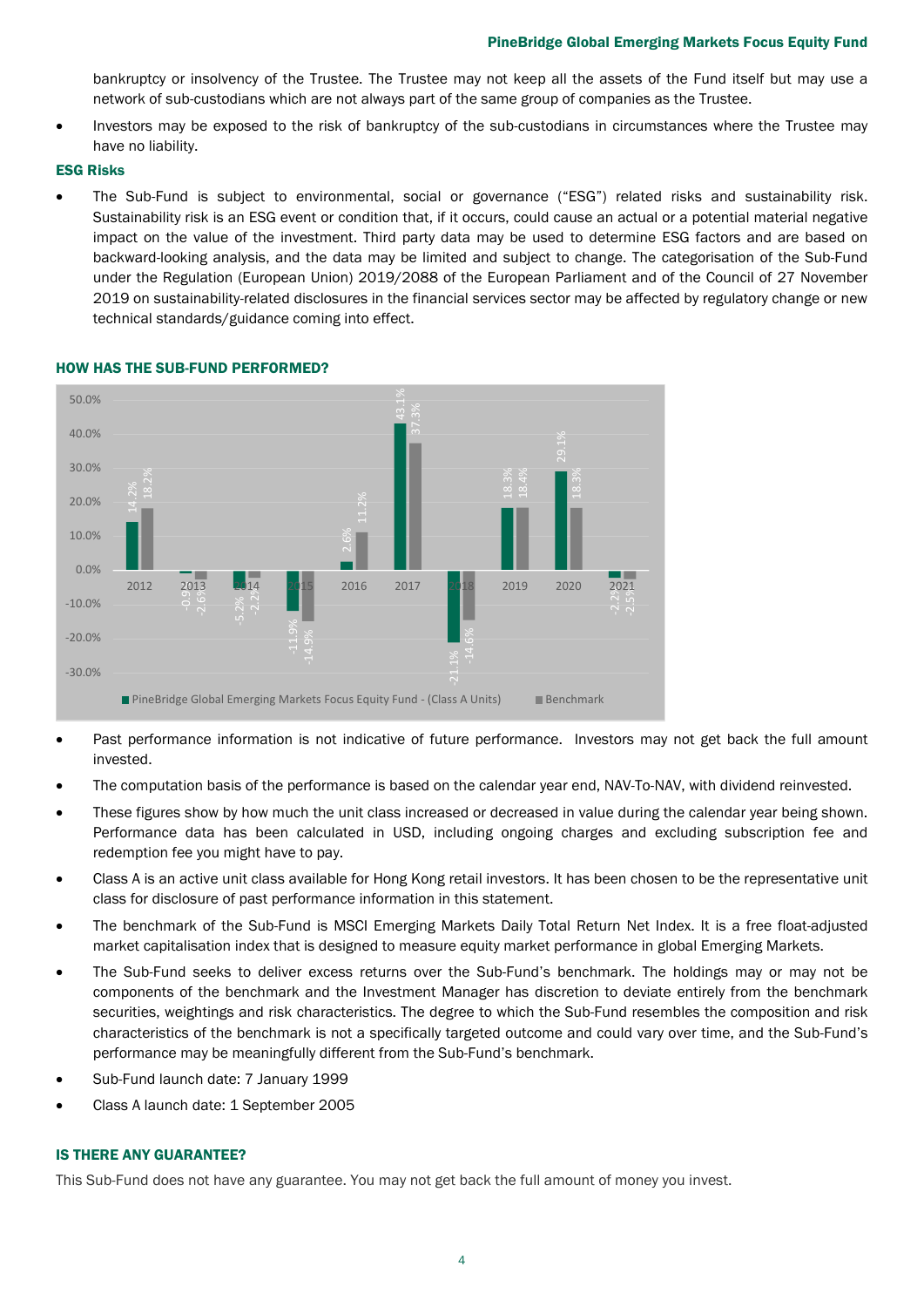#### WHAT ARE THE FEES AND CHARGES?

#### Charges which may be payable by you

You may have to pay the following fees when dealing in the Units of the Sub-Fund.

| Fee                                | What you pay                                                                                                                                                        |
|------------------------------------|---------------------------------------------------------------------------------------------------------------------------------------------------------------------|
| Subscription fee (sales charge)    | Up to 5.00% of the net asset value per unit of the subscription amount may be<br>charged (applicable to Class A and A4 Units only; currently nil for Class Y Units) |
| Switching fee (switching charge)   | Up to 3.00% of the net asset value per unit of the units switched may be charged<br>(applicable to Class A and A4 Units only; currently nil for Class Y Units)      |
| Redemption fee (redemption charge) | Up to 3.00% of the net asset value per unit of the units redeemed may be charged<br>(applicable to Class A and A4 Units only; currently nil for Class Y Units)      |

#### Ongoing fees payable by the Sub-Fund

The following expenses will be paid out of the Sub-Fund. They affect you because they reduce the return you get on your investments.

| Fee                                                    | Annual rate (as a % of the Sub-Fund's net asset value)                                                                                                                                                          |                            |  |
|--------------------------------------------------------|-----------------------------------------------------------------------------------------------------------------------------------------------------------------------------------------------------------------|----------------------------|--|
| Management fee                                         | Class A Units                                                                                                                                                                                                   | Up to 1.30% may be charged |  |
|                                                        | Class A4 Units                                                                                                                                                                                                  | Up to 1.30% may be charged |  |
|                                                        | Class Y Units                                                                                                                                                                                                   | Up to 1.00% may be charged |  |
| Custodian fee                                          | Not Applicable                                                                                                                                                                                                  |                            |  |
| Performance fee                                        | Not Applicable                                                                                                                                                                                                  |                            |  |
| Administration fee                                     | Up to 0.30% may be charged                                                                                                                                                                                      |                            |  |
| Trustee fee                                            | Up to 0.30% may be charged                                                                                                                                                                                      |                            |  |
| Unitholder servicing & maintenance<br>fee <sup>3</sup> | Class A Units                                                                                                                                                                                                   | 0.50%                      |  |
|                                                        | Class A4 Units                                                                                                                                                                                                  | 0.50%                      |  |
|                                                        | Class Y Units                                                                                                                                                                                                   | nil                        |  |
| Hong Kong Representative fee                           | Up to 0.05% per annum of the value of the Sub-Fund attributable to Hong Kong<br>investors introduced into the Sub-Fund by the Hong Kong Representative<br>(PineBridge Investments Asia Limited) may be charged. |                            |  |

#### Other fees

You may have to pay other fees when dealing in the units of the Sub-Fund.

#### ADDITIONAL INFORMATION

- The daily dealing cut-off time is 12:00 noon (Irish time) for subscription, redemption and switching orders to be received by the Administrative Agent. The Sub-Fund's next-determined net asset value per unit will be applied to each order. Please check with your distributor who may have a different internal dealing cut-off time.
- The net asset values per unit of this Sub-Fund are calculated and published on each bank business day in Ireland. Net asset values per unit (for launched classes of units currently available in Hong Kong) are also published at the website address of www.pinebridge.com.hk[\\*.](#page-4-1)
- The past performance information of other unit classes offered to Hong Kong investors are available on the Fund's website www.pinebridge.com.hk\*.
- The compositions of the distributions (i.e. the relative amounts paid from (i) net distributable income and (ii) capital) (if any) for the last 12 months are available from the Manager or the Hong Kong Representative on request and also on the Fund's website www.pinebridge.com.hk\*.

<span id="page-4-0"></span><sup>&</sup>lt;sup>3</sup> The current annual rates may be increased up to a specified permitted maximum level as set out in the Prospectus of the Fund by giving not less than one month's prior notice to Unitholders.

<span id="page-4-1"></span> $*$  \* This website has not been reviewed by the SFC.